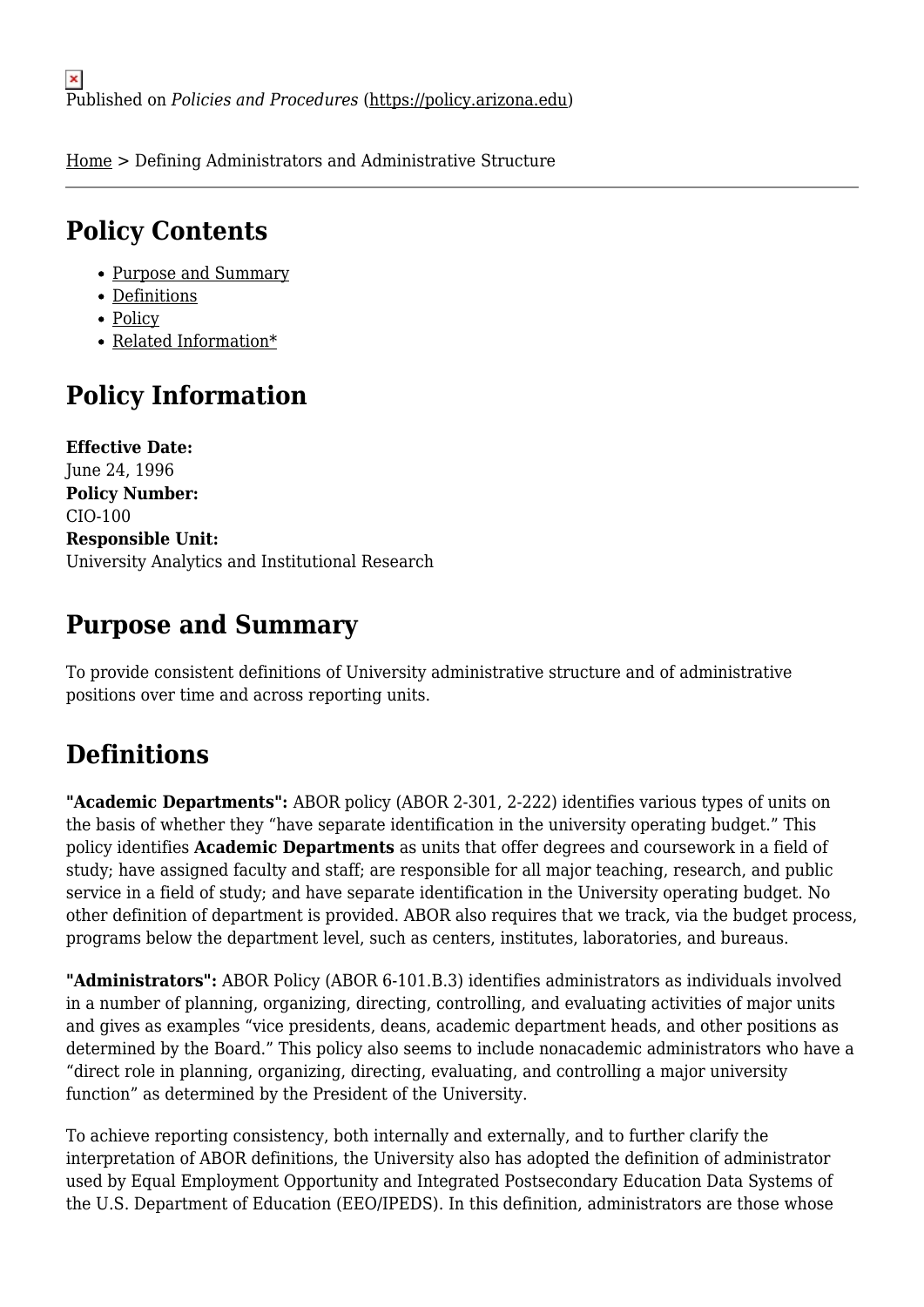assignments "customarily and regularly require the incumbent to exercise discretion and independent judgment and to direct the work of others" and who head a unit at the level of department or higher (see Appendix).

# <span id="page-1-0"></span>**Policy**

### **Administrators**

- 1. Administrative positions are:
	- a. Academic and nonacademic positions whose principal responsibility includes or involves directing the management of one or more department(s)/equivalent(s), college(s), or larger unit(s) in the hierarchical structure of the University. *Assistant* and *associate dean* and *assistant* and *associate director* positions whose responsibilities fit this definition are identified as administrative positions.
	- b. Those filled by presidential or executive-level appointment whose scope of responsibility is University-wide. These include such positions as the *Affirmative Action Officer, Associate Vice President for State Relations,* and Assistants to the President, as applicable.
	- c. Those that derive such status from an applicable law or regulation.
- 2. An *administrator* is any person appointed or assigned full-time to an administrative position. A list will be maintained of those classified under 1b and 1c above and will be reviewed annually.
- 3. New administrative positions can be created only with the approval of the Provost or the Senior Vice President for Business Affairs.
- 4. Administrator count will be the distinct number of people incumbent in all administrative positions (i.e., each person will be counted only once regardless of the number of administrative positions held). The count will include one acting or interim administrator for each vacant position.
- 5. Persons in all other managerial positions will be categorized as faculty or managerial professionals as appropriate.

### **Departments**

A department or equivalent unit is one with budgetary, planning, reporting, and managerial responsibilities for funds, people, and programs. Departments report to a unit other than another department. Departments usually have more than one program or section and may include subunits like centers, laboratories, sections, offices, or bureaus. For example, an academic department may have several degree, research, and service programs; a support department may have several sections or offices with different responsibilities. The EEO/IPEDS definition also specifies that departments have a significant proportion of professional employees rather than or in addition to technical, clerical, craft, and service/maintenance employees.

- 1. The office unit of an administrator above the level of department, e.g., a dean's or vice provost's or vice president's office, will be identified as a department if it has a separate budgetary identity.
- 2. Units that lack one or more of the above characteristics may still be departments if they are being phased in or out, or are at a level and in a position where corresponding units are defined as departments. Such identifications will be reviewed annually and departmental status changed as required by ABOR policy.
- 3. The following are not departments unless the unit also meets the definition of department for other reasons:
	- a. Centers, laboratories, bureaus, offices, committees, interdisciplinary programs, and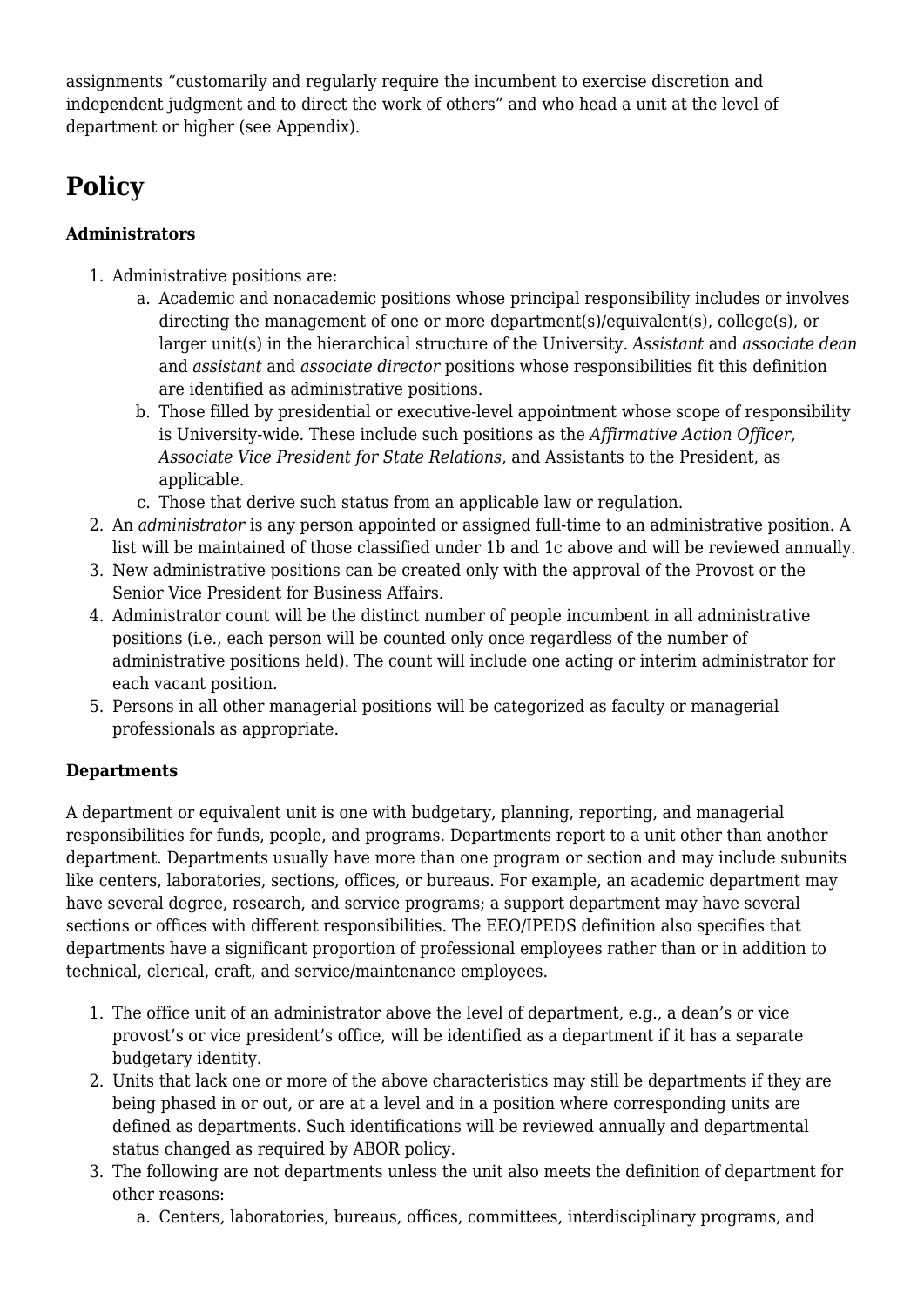grant-funded programs either within departments or conducting cross-department activities

- b. Units or offices without a permanent budget managed at the discretion of the unit or office
- c. Units or offices with advisory, ombudsman, or representational responsibilities rather than programmatic ones; e.g., an office representing a particular group, an office that advises or provides staff functions for a senior officer
- 4. Departments in similar academic areas are generally organized into colleges headed by deans. Departments/equivalents in the support, service, and administrative areas generally are headed by a director, aggregated into divisions, and managed by a deputy or associate vice president or related titles. Other departmental/equivalents, such as Museums, Cultural Affairs, Contracts Office, Space Management, University Instrument Shop, KUAT Communications, University Teaching Center, and Health and Wellness Services, report directly to a senior vice president, vice president, or vice provost.
- 5. Schools are generally similar to departments but are larger and usually have multiple sections representing different academic programs, etc. They are headed by a director.
- 6. ABOR policy on the creation of departments will apply to departments as defined in this policy. It does not apply to the budgetary units identified in FRS/PSOS with a separate department number unless the FRS/PSOS department is also an administrative one.
- 7. All departments or equivalent units will be classified in the system as being one of the following six types based on their primary function and position in the structure:
	- a. Academic: Offers academic courses and has regular faculty.
	- b. Administration: Role is administration of other units, e.g., dean's or provost's offices.
	- c. Academic Support: Provides support of academic programs, e.g., libraries, museums.
	- d. Service: Provides services mainly to off-campus customers, e.g., extension, ICA, Cultural Affairs.
	- e. Student Support: Provides services mainly to current students or prospective students.
	- f. Institutional Support: Provides overhead services to the institution as a whole.

#### **Non-departmental Units and Programs**

Non-departmental units and programs are of two major types:

- 1. Budgetary Units having a Financial Reporting System and Personnel Services Operating System (FRS/PSOS) unit number and funding faculty, professionals, or staff but not meeting the definition of a department. Examples include many centers, institutes, laboratories, offices, sections, or bureaus. The heads of budgetary units will be categorized as managerial professionals.
- 2. Programs without a budget unit that defines the program, for instance, because most resources for the program come from outside the program. These programs may operate within a department, such as degree and research programs, or outside such as interdisciplinary programs or centers. Some programs have affiliated budgetary units, for instance, Applied Mathematics. Some centers, institutes, laboratories, offices, sections, or bureaus fall in this category. Heads of programs will be faculty, professionals, or managerial professionals as appropriate, and not all programs have heads, e.g., a degree program in a department.

### **Organizational Change**

Organizational changes (creation, consolidation, transfer, or termination of units or programs and responsibilities) are considered official once recorded by the office responsible for the University roll-up structure and the codings for administrators. The date of the change will be the date on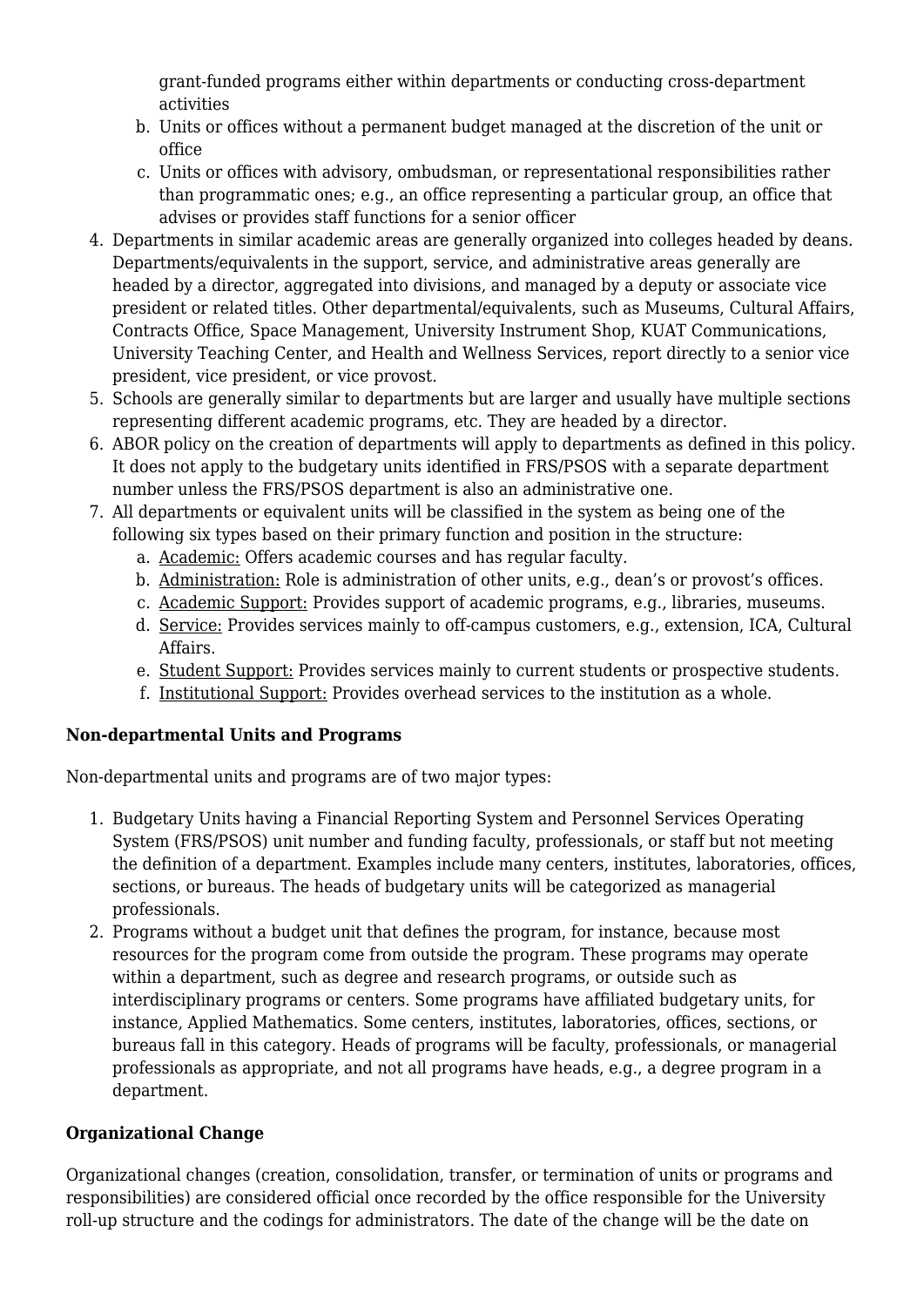which authority for the program, department, or other unit(s) is assigned or reassigned.

To avoid confusion and reporting inconsistency, organizational changes will be reported as effective the July 1 closest to the actual change date (e.g., change takes place Sept. 6 but will be recorded as effective the previous July 1). If all parties agree and an overriding need for a different reporting date exists, then the reporting date can be the July 1 not closest to the change in authority date.

#### **Business Rules**

The following business rules provide a basis for identifying the university administrative structure and those people recognized as administrators under the previous definitions.

- 1. Administrators will be categorized in three groups:
	- a. Executive-level administrators, i.e., president, vice presidents, and vice provosts.
	- b. College- and division-level administrators, e.g., deans, assistant and associate deans, associate vice presidents, comptroller. This group can be subdivided by area of responsibility. College administrators are those with responsibilities for and within a particular college; University administrators are those in support, service, and administrative (SSA) units whose functions are University-wide. Some college administrators also have University responsibilities and hence are also vice provosts.
	- c. Departmental-level administrators, i.e., department heads and directors of both college and SSA departments.
- 2. Because both a person and a position can have more than one title, administrators cannot be defined by title alone. Administrative titles do not stay with a person when s/he leaves the position. In this respect, administrative titles differ from faculty rank.
- 3. Only the title attaching to the unit and part of a position defined as administrative will be considered administrative. (An administrative position does not always equate to a Position Control Number [PCN] in PSOS, and a PCN may have multiple titles, not all of which are administrative. Thus, people holding more than one title can have both administrative and nonadministrative titles; e.g., Dean of the College of . . . and Professor of . . . ).
- 4. The following types of positions or titles will be considered professional rather than administrative:
	- a. (Special) assistants or associates to administrative positions and other similar positions.
	- b. All department managers within departments below the level of department head.
	- c. Directors of centers, committees, interdisciplinary programs, grant-funded programs, and other programs that are programmatic rather than departmental in character.
	- d. Assistant and associate directors at the department/equivalent unit level or below.
	- e. Assistant or associate deans for development and public relations activities or that serve in counseling, advising, or ombudsman capacities without other administrative responsibilities.
	- f. Those that do not supervise professional employees.
- 5. The EMPLM\_CLASS "A" code in PSOS and the Appointed Personnel System shall apply only to positions and titles that meet the definition of administrator as defined in this policy.
- 6. When an administrative position is eliminated, the position will be reclassified as a professional vacant position unless it is being reassigned for a specific purpose. e.g., faculty or classified staff; it will cease being designated as administrative.
- 7. In addition to head counts, administrators will be counted by FTE to reflect positions that are funded at less than 1 FTE or are split funded with non-administrative positions.
- 8. No organizational change will be complete until the appropriate senior vice president has approved it and the change has been recorded in the office responsible for the University rollup structure and the codings for administrators. Procedures for recording organizational changes (creation, consolidation, transfer, or termination of units or programs and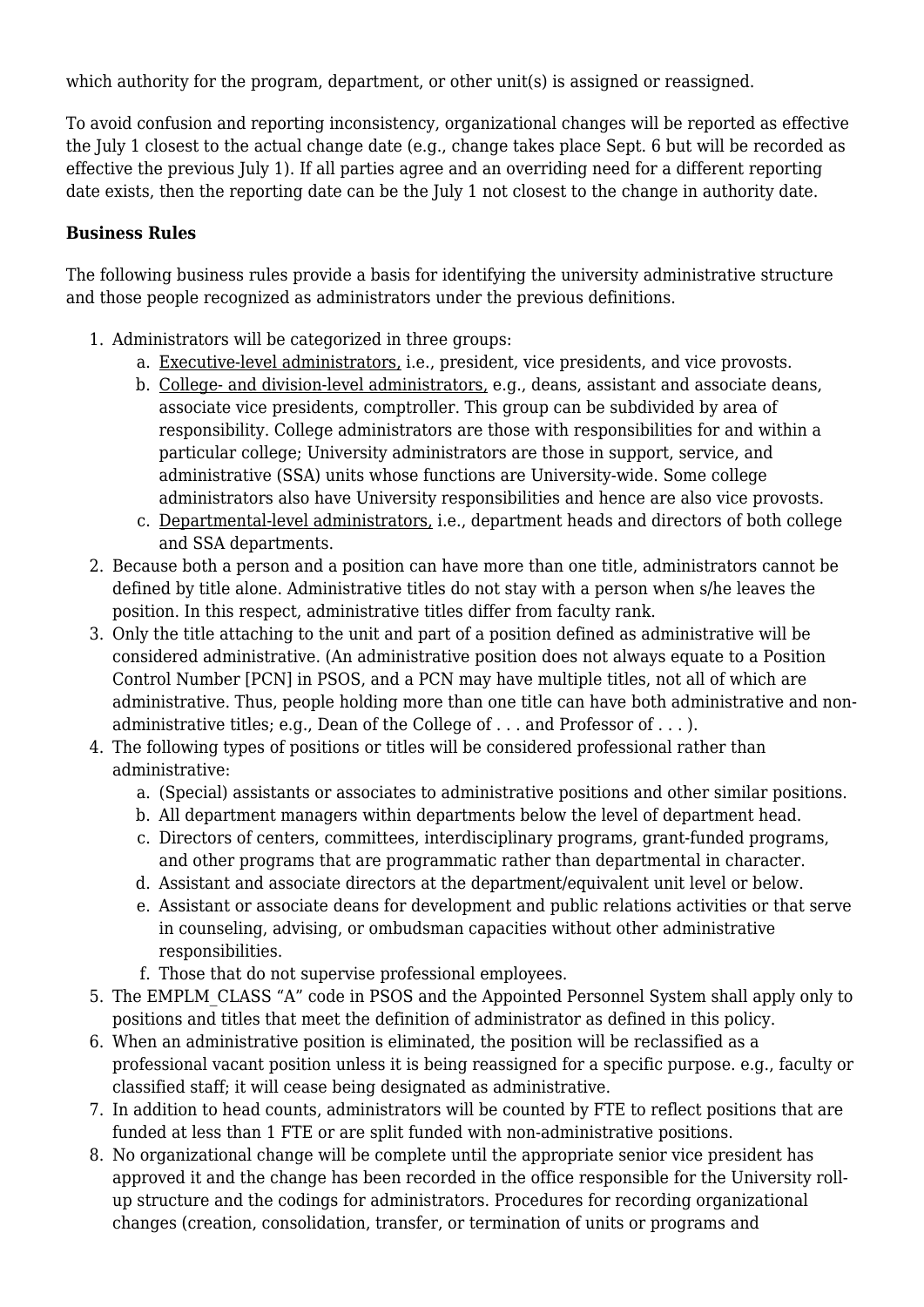responsibilities) will record at least the following information for all changes:

- a. Name of the unit and person responsible (administrator or other head if any)
- b. Name of the unit and administrator the unit will report to
- c. Type of change: creation, consolidation, transfer, or termination of unit or program and responsibilities and whether the change results in a change of type of unit, e.g., program to department, college to school, etc.
- d. Level of the unit, e.g., program, department, etc.
- e. Effective date of the change for administrative purposes.
- f. Effective date of the change for reporting purposes.
- 9. The office responsible for the University roll-up structure and the codings for administrators will be notified of all changes in administrative assignment by copy of the PCF or such other means as the responsible offices shall devise to ensure that University documentation of administrators and organizational structure is complete and up-to-date.

### **Appendix: IPEDS Definition of Executive, Administrative & Managerial Occupational Activity**

**Executive, administrative, and managerial:** A primary function or occupational activity category used to classify persons whose assignments require management of the institution, or a customarily recognized department or subdivision thereof. Assignments require the performance of work directly related to management policies or general business operations of the institution, department, or subdivision. Assignments in this category customarily and regularly require the incumbent to exercise discretion and independent judgment. Included in this category are employees holding titles such as top executives; chief executives; general and operations managers; advertising, marketing, promotions, public relations, and sales managers; operations specialties managers; administrative services managers; computer and information systems managers; financial managers; human resources managers; purchasing managers; postsecondary education administrators such as presidents, vice presidents (including assistants and associates), deans (including assistants and associates) if their principal activity is administrative and not primarily instruction, research or public service, directors (including assistants and associates), department heads (including assistants and associates) if their principal activity is administrative and not primarily instruction, research or public service, assistant and associate managers (including first-line managers of service, production and sales workers who spend more than 80 percent of their time performing supervisory activities); engineering managers; food service managers; lodging managers; and medical and health services managers.

(Term used in the IPEDS HR survey component prior to 2012-13)

*Source:* National Center for Education Statistics, Integrated Postsecondary Education Data System, Glossary; available at http://nces.ed.gov/ipeds/glossary/?charindex=E

# <span id="page-4-0"></span>**Related Information\***

[Arizona Board of Regents Policy 2-222: Descriptions and Definitions of Academic Units](https://public.azregents.edu/Policy%20Manual/2-222-Descriptions%20and%20Definitions%20of%20Academic%20Units.pdf) [1] (formerly 2-302)

[Arizona Board of Regents Policy 6-101. Conditions of Administrative Service](https://public.azregents.edu/Policy%20Manual/6-101-Conditions%20of%20Administrative%20Service.pdf) [2]

### **Source URL:**

https://policy.arizona.edu/administration/defining-administrators-and-administrative-structure